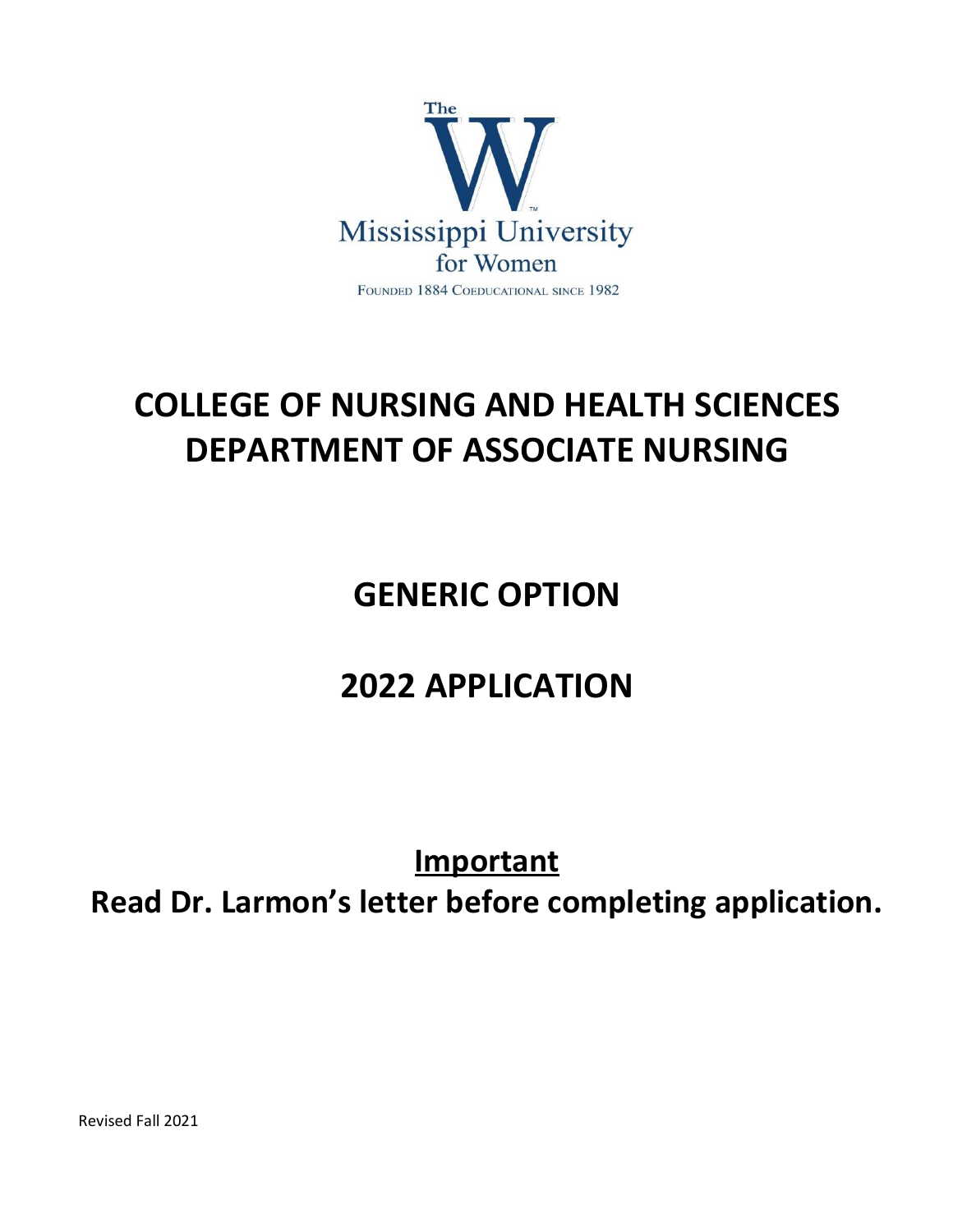Dear Prospective ASN Student,

Thank you for your interest in the Associate of Science in Nursing program at MUW. Attached you will find the Application Packet for Fall of 2022. The packet includes the application, a form to list your pre-requisites and an application checklist. Admission to the associate of science in nursing program is competitive. There are specific admission requirements that must be met in order to be considered for admission and they include:

- Applicants must be admitted to the University for Fall 2022 **PRIOR** to applying to the ASNprogram.
- Applicants must have completed the pre-requisite courses (Human Anatomy & Physiology I and II and College Algebra) with a minimum grade of "C".
- All science courses must have been completed within the last 6 years. Science courses may be failed only once.
- MUW GPA **AND** overall GPA on **all work attempted** must be = or >2.50. If you have taken a course more than once, the last grade will be recorded for that course; however, all grades are calculated into the overall cumulative GPA.
- Official transcript(s) in sealed, stamped envelope from each college attended (**including MUW**) must be submitted with the ASN application. **Please note MUW Admissions Office requires a separate set of official transcripts for admission to the university. This means you need two (2) sets of official transcripts – one set to be submitted with your ASN application and one set sent to MUW Admissions Office.**
- Documentation of your national ACT composite score (from national ACT website or a copy of high school transcript documenting ACT score) of 18 if taken in or after October 1989 or 15 if taken before October 1989. **Your FIRST and LAST name must be printed on your national ACT composite score sheet that you print from the ACT website. ACT Superscores are not accepted.**
- If an applicant has ever been enrolled in a Registered Nurse Program, a Letter of Good Standing must be submitted from your prior school.
- Early Selection Option Students having at least a 22 ACT score, a GPA = or >3.25 and a minimum grade of "C" in all 3 pre-requisite courses may apply and be considered for early selection to the program. All other admission requirements listed above also apply.

**Admission to MUW does NOT assure that you will be admitted to the ASN Program. Please note that there is a separate ASN admission process.** Any questions you may have concerning University admission requirements, financial aid, or tuition should be directed to the Office of Admissions, 662-329-7106. You may call the toll free number (877- 462-8439) and ask for the Admissions Office (ext. 7106).

The completed application packet must be in the ASN Program office **by 5:00 pm on June 1, 2022 or by 5:00 pm on January 20, 2022 if applying for early selection. Late and/or incomplete application packets will not be considered for admission.** You will be notified of your admission status by email by June 15, 2022 or notified by January 31, 2022 for early selection. Please make sure your email address is correct on the application, since this is how you will be notified. You may hand deliver completed application packets to the MUW ASN office in Martin Hall Room 100 or mail them to Mississippi University for Women, Associate of Science in Nursing Program, 1100 College Street MUW-910, Columbus, MS 39701-5800.

If you are selected, you will be required to attend a **mandatory** ASN program introductory session for the program in July 2022. Your program spot may be contingent on your participation in this mandatory orientation session, so plan accordingly. Selection letters will contain additional information about this session.

If you have any questions, please call us at 662-329-7311.

### *Dr. Brandy Larmon*

 Dr. Brandy Larmon, RN-MSN, EdD Program Chair and Tenured Professor Associate of Science in Nursing Program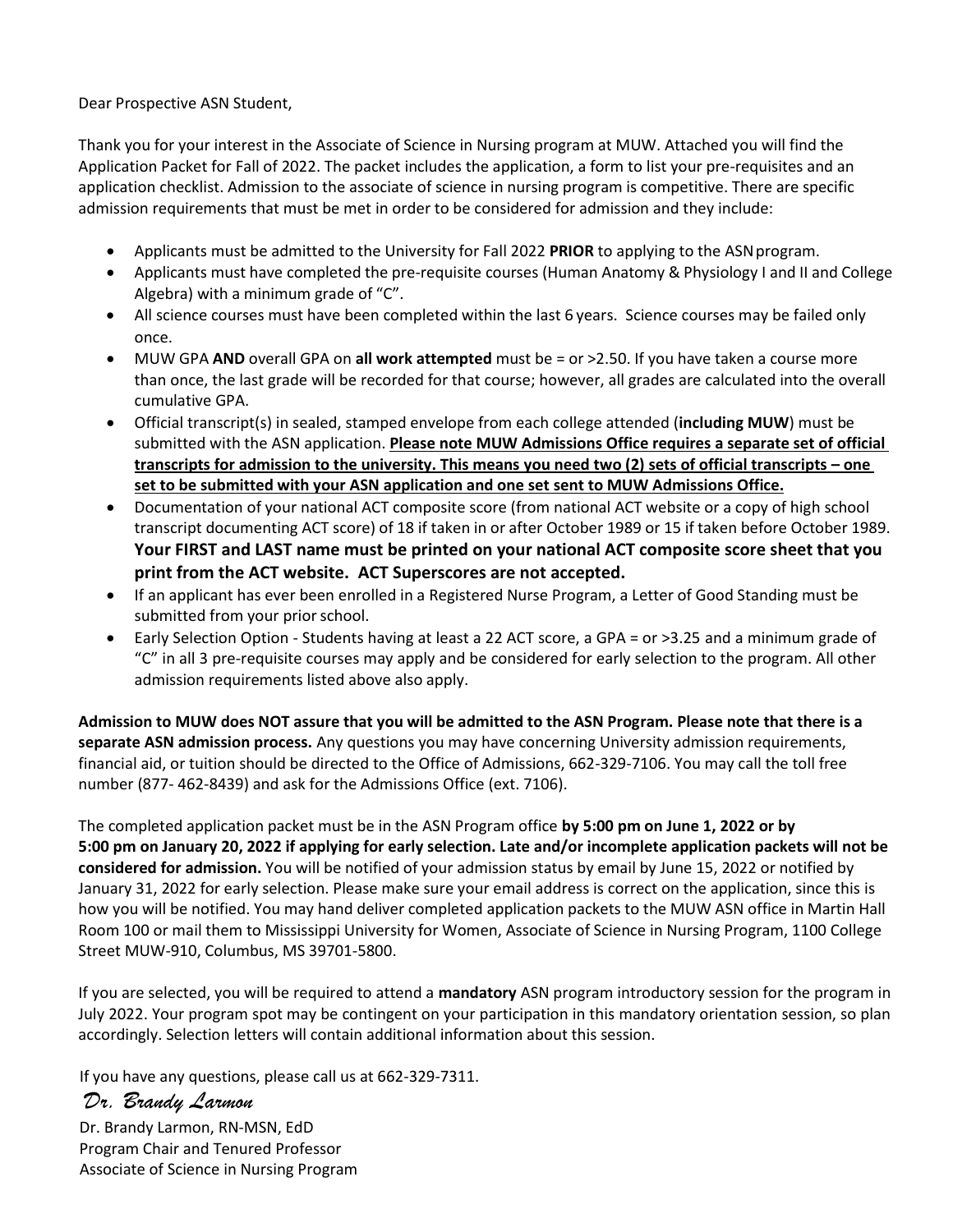#### **MUW College of Nursing & Health Sciences Department of Associate Nursing - Generic Option Fall 2022 Application**

| Name:                                                                                                                    |       |          |               |               |                                                   |          |
|--------------------------------------------------------------------------------------------------------------------------|-------|----------|---------------|---------------|---------------------------------------------------|----------|
| Last                                                                                                                     | First | Middle   |               | Date of Birth |                                                   |          |
| Home Address:                                                                                                            |       |          |               |               |                                                   |          |
| Street                                                                                                                   |       | City     |               |               | State                                             | Zip Code |
| Home Phone Number: ____________________Cell Number: ____________________________                                         |       |          |               |               |                                                   |          |
| SS #:                                                                                                                    |       | MUWID #: |               |               |                                                   |          |
|                                                                                                                          |       |          |               |               |                                                   |          |
| Date of completed GED (if applicable): ____________Highest degree (if applicable): __________________________            |       |          |               |               |                                                   |          |
| Have you ever been enrolled in a Registered Nursing Program? Yes No                                                      |       |          |               |               |                                                   |          |
| *You will need to have a Letter of Good Standing from your prior school sent to the MUW ASN Program Chair*               |       |          |               |               |                                                   |          |
| List all Colleges/Universities attended (even if only one course)                                                        |       |          |               |               |                                                   |          |
| College/University                                                                                                       | City  |          |               | State         | <b>Years Attended</b><br>(Ex: Fall '12-Spring '13 |          |
|                                                                                                                          |       |          |               |               |                                                   |          |
|                                                                                                                          |       |          |               |               |                                                   |          |
|                                                                                                                          |       |          |               |               |                                                   |          |
|                                                                                                                          |       |          |               |               |                                                   |          |
| Do you have a history of alcohol or drug abuse?<br>If "Yes", have you completed a rehabilitation program?                |       |          | No<br>No      |               |                                                   |          |
| Have you ever been convicted of a criminal offense?<br>(If answering "Yes", please explain on a separate sheet of paper) |       |          | $Yes$ and $X$ |               |                                                   |          |
| Do you have criminal charges pending?                                                                                    |       |          |               | $Yes$ and $X$ |                                                   |          |

**Once offered admission to the ASN program, I understand that all nursing students must have a clean criminal background check and a negative drug screen. Refer to the MUW Undergraduate Bulletin (Nursing Program Admission Plans) for further information.**

**Furthermore, I understand that applicants to the College of Nursing & Health Sciences are advised that upon completion of degree requirements the Board of Nursing may,** *"in its discretion, refuse to accept the application of any person who has been convicted of a criminal offense…."* **(Mississippi Board of Nursing Policies & Procedures).**

Signature: Date:

Revised Fall 2021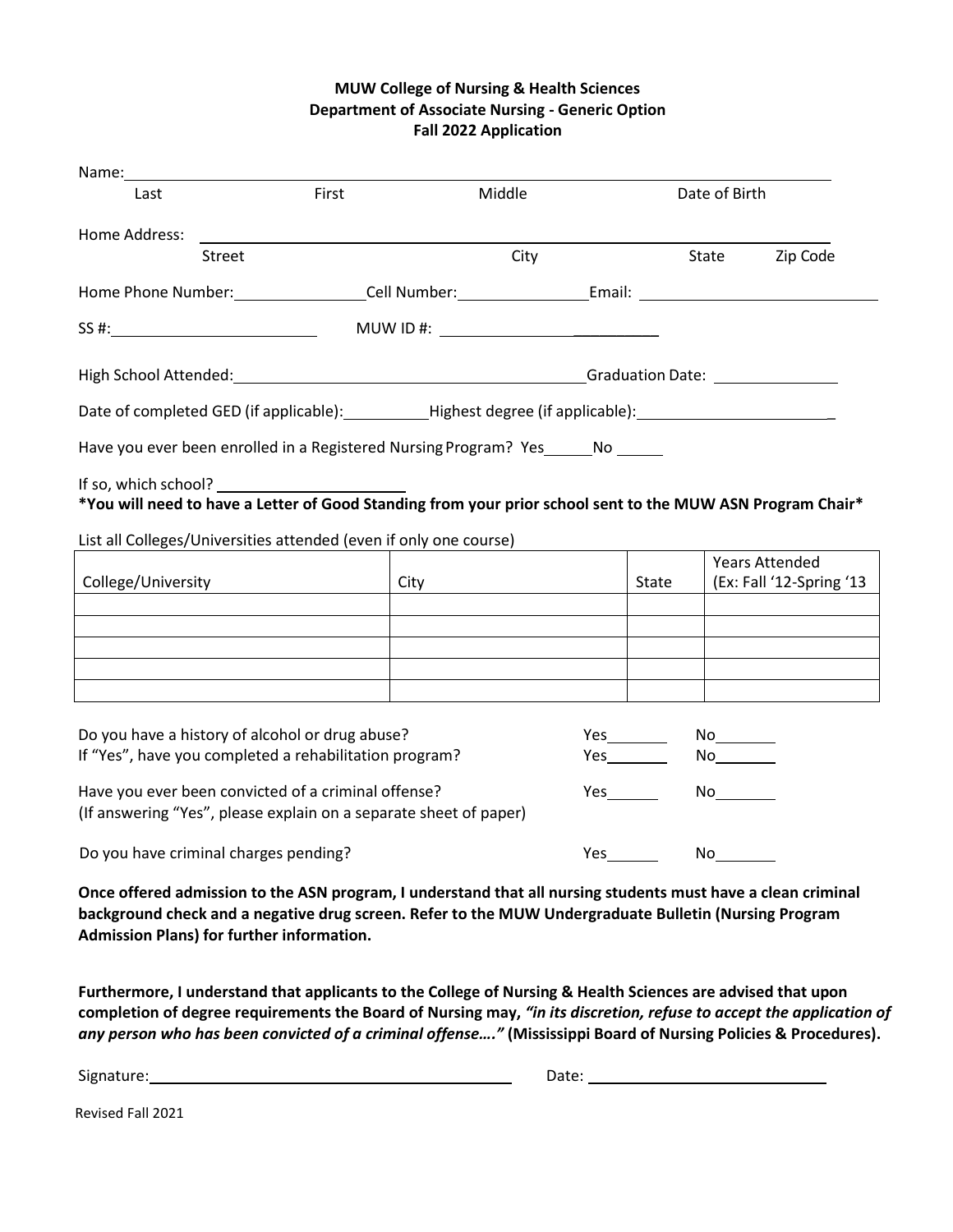#### **Associate of Science in Nursing Program Pre-requisites and General Education Courses – Generic Option**

#### **(Please √ the boxes that are applicable and list Institution, semester taken and yourgrade)**

| <b>Pre-requisite Courses</b>         | Institution | Semester<br>Taken | Grade |
|--------------------------------------|-------------|-------------------|-------|
| $\Box$ Anatomy and Physiology I/Lab  |             |                   |       |
| $\Box$ Anatomy and Physiology II/Lab |             |                   |       |
| $\Box$ College Algebra               |             |                   |       |

|                                   |             | Semester    | Grade or |
|-----------------------------------|-------------|-------------|----------|
| <b>General Education Courses</b>  | Institution | Taken or to | In       |
|                                   |             | be Taken    | Progress |
|                                   |             |             |          |
| $\Box$ English Composition 1      |             |             |          |
|                                   |             |             |          |
| $\Box$ Human Growth & Development |             |             |          |
|                                   |             |             |          |
| $\Box$ Microbiology/Lab           |             |             |          |
|                                   |             |             |          |
| Nutrition                         |             |             |          |
|                                   |             |             |          |
| $\Box$ Humanities/Fine Arts       |             |             |          |
|                                   |             |             |          |
| $\Box$ Oral Communication         |             |             |          |

If you have repeated a course, the last grade is considered the grade of record and should be recorded above.

A minimum grade of "C" is required in each course.

I certify that the information above is true to the best of my knowledge.

Signature: Date:

Revised Fall 2021